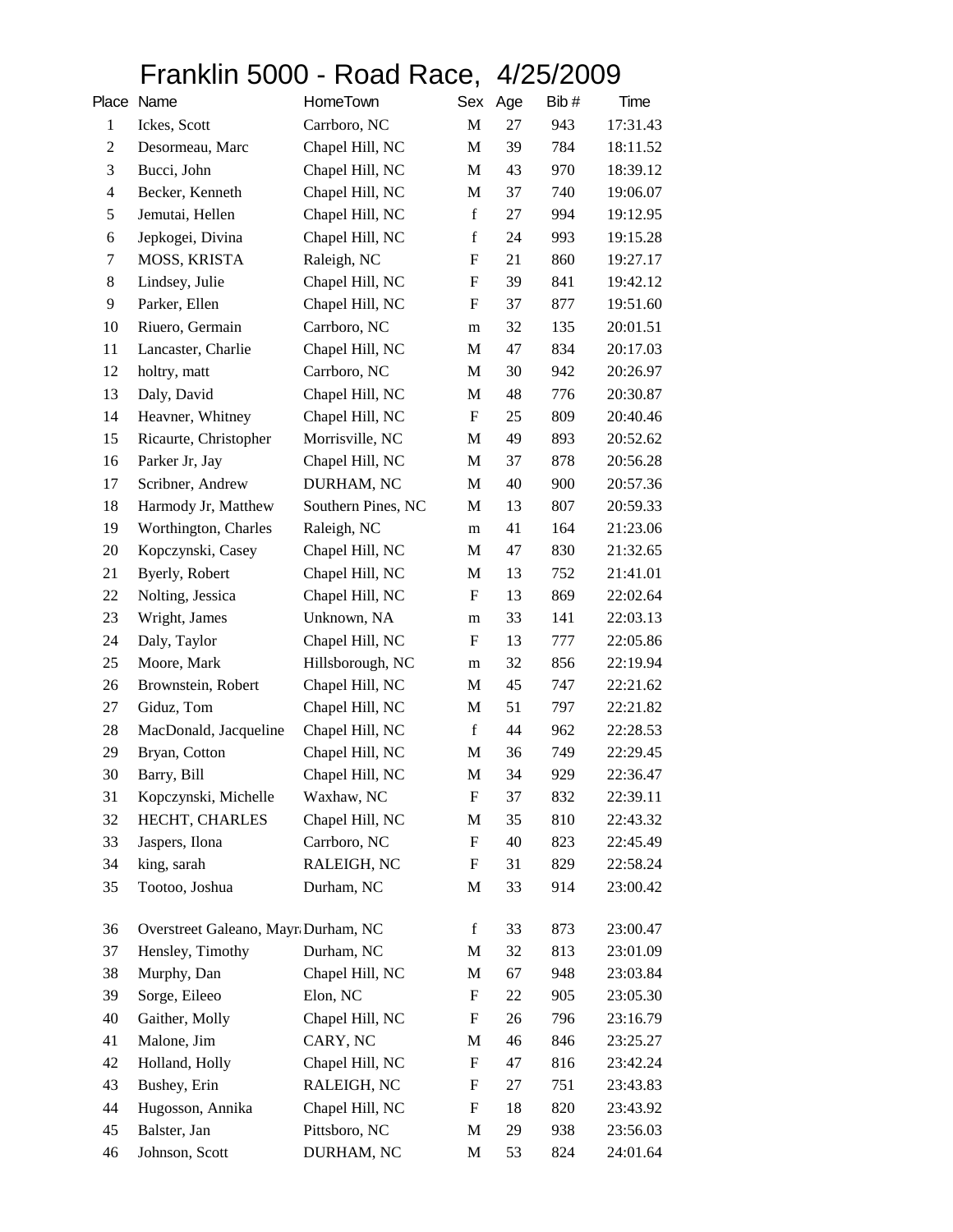| 47 | Atchison, Gregory      | Chapel Hill, NC  | M                         | 53 | 733 | 24:04.18 |
|----|------------------------|------------------|---------------------------|----|-----|----------|
| 48 | Clossick, Tina         | Chapel Hill, NC  | $\boldsymbol{\mathrm{F}}$ | 37 | 761 | 24:06.50 |
| 49 | Morris, Emily          | Raleigh, NC      | $\boldsymbol{\mathrm{F}}$ | 18 | 858 | 24:09.80 |
| 50 | Parsons, John          | Pittsboro, NC    | M                         | 44 | 879 | 24:10.91 |
| 51 | Chesser, Susan         | Durham, NC       | $\boldsymbol{\mathrm{F}}$ | 46 | 759 | 24:14.68 |
| 52 | Luna, Jason            | Chapel Hill, NC  | M                         | 36 | 843 | 24:19.68 |
| 53 | Brinson, Lee           | Chapel Hill, NC  | M                         | 33 | 745 | 24:34.86 |
| 54 | Shreve, Mark           | Carrboro, NC     | M                         | 49 | 903 | 24:46.91 |
| 55 | Tornoe, Frank          | Hillsborough, NC | M                         | 50 | 915 | 24:48.95 |
| 56 | Friedman, Chen         | College Park, MD | $\mathbf M$               | 31 | 795 | 24:57.49 |
| 57 | Easthom, Laurin        | Chapel Hill, NC  | $\boldsymbol{\mathrm{F}}$ | 44 | 789 | 25:01.66 |
| 58 | Woodis, Brock          | Durham, NC       | M                         | 30 | 926 | 25:02.30 |
| 59 | Lowery, Ted            | Raleigh, NC      | M                         | 41 | 842 | 25:07.32 |
| 60 | Hadler, Wayne          | Carrboro, NC     | M                         | 55 | 803 | 25:17.82 |
| 61 | youngblood, graham     | Chapel Hill, NC  | M                         | 38 | 927 | 25:21.54 |
| 62 | Crummett, Sam          | Chapel Hill, NC  | M                         | 13 | 772 | 25:22.34 |
| 63 | Eldred, Tracy          | Carrboro, NC     | $\boldsymbol{\mathrm{F}}$ | 38 | 790 | 25:26.91 |
| 64 | Meyer, Quin            | DURHAM, NC       | M                         | 10 | 854 | 25:28.04 |
| 65 | Meyer, David           | DURHAM, NC       | M                         | 45 | 852 | 25:28.24 |
| 66 | freeman, connie        | Chapel Hill, NC  | $\mathbf f$               | 32 | 934 | 25:29.87 |
| 67 | Wetschler, Matthew     | Chapel Hill, NC  | m                         | 28 | 136 | 25:37.00 |
| 68 | Narayan, Drew          | Chapel Hill, NC  | M                         | 33 | 864 | 25:37.68 |
| 69 | Burson, Julie          | Durham, NC       | $\boldsymbol{\mathrm{F}}$ | 31 | 750 | 25:38.14 |
| 70 | Barbour, Kirby         | Durham, NC       | M                         | 35 | 737 | 25:39.02 |
| 71 | Keefer, Joe            | Des Moines, IA   | $\mathbf M$               | 62 | 826 | 25:42.52 |
| 72 | Anthony, Mike          | Raleigh, NC      | m                         | 32 | 168 | 25:51.65 |
| 73 | Preston, Julian        | Chapel Hill, NC  | M                         | 66 | 888 | 26:04.07 |
| 74 | Cragg, Mike            | Durham, NC       | M                         | 44 | 940 | 26:24.21 |
| 75 | Hinnant, Ed            | Chapel Hill, NC  | M                         | 51 | 814 | 26:31.44 |
| 76 | Daley, Tamara          | Carrboro, NC     | $\boldsymbol{\mathrm{F}}$ | 35 | 775 | 26:37.42 |
| 77 | moses, christopher     | Chapel Hill, NC  | M                         | 38 | 859 | 26:37.89 |
| 78 | Pedersen, Kurt         | Chapel Hill, NC  | M                         | 43 | 932 | 26:43.53 |
| 79 | Hodges-Loaiza, Heather | Cary, NC         | F                         | 27 | 815 | 26:50.74 |
| 80 | Cozzarelli, Stephanie  | Apex, NC         | F                         | 48 | 766 | 26:53.98 |
| 81 | Palmer, Molly          | Chapel Hill, NC  | $\mathbf F$               | 9  | 875 | 26:57.04 |
| 82 | Joyce, Keith           | RALEIGH, NC      | M                         | 40 | 825 | 26:58.51 |
| 83 | Meyer, Greyson         | DURHAM, NC       | $\mathbf M$               | 13 | 853 | 27:02.77 |
| 84 | Becker, Jennifer       | Chapel Hill, NC  | $\boldsymbol{\mathrm{F}}$ | 38 | 739 | 27:03.33 |
| 85 | Bar-Yosef, Shahar      | Chapel Hill, NC  | M                         | 44 | 736 | 27:10.64 |
| 86 | Bar-Yosef, Lior        | Chapel Hill, NC  | $\boldsymbol{\mathrm{F}}$ | 13 | 735 | 27:10.69 |
| 87 | Thomas, Mary Beth      | Chapel Hill, NC  | $\boldsymbol{F}$          | 43 | 913 | 27:13.07 |
| 88 | Gonzalez, Dianne       | Durham, NC       | $\boldsymbol{F}$          | 30 | 800 | 27:14.56 |
| 89 | Richard, Rebecca       | Chapel Hill, NC  | F                         | 33 | 894 | 27:24.78 |
| 90 | Powers, Ty             | DURHAM, NC       | M                         | 36 | 886 | 27:27.93 |
| 91 | Joshua, Jones          | Carrboro, NC     | m                         | 25 | 939 | 27:29.48 |
| 92 | Hecht, Jeanne          | Chapel Hill, NC  | $\boldsymbol{F}$          | 35 | 811 | 27:31.60 |
| 93 | Kernick, Sean          | Raleigh, NC      | m                         | 31 | 973 | 27:34.49 |
| 94 | Peacock, Allison       | Carrboro, NC     | F                         | 23 | 881 | 27:43.11 |
| 95 | Rodgers, Jo            | Chapel Hill, NC  | F                         | 37 | 966 | 27:46.43 |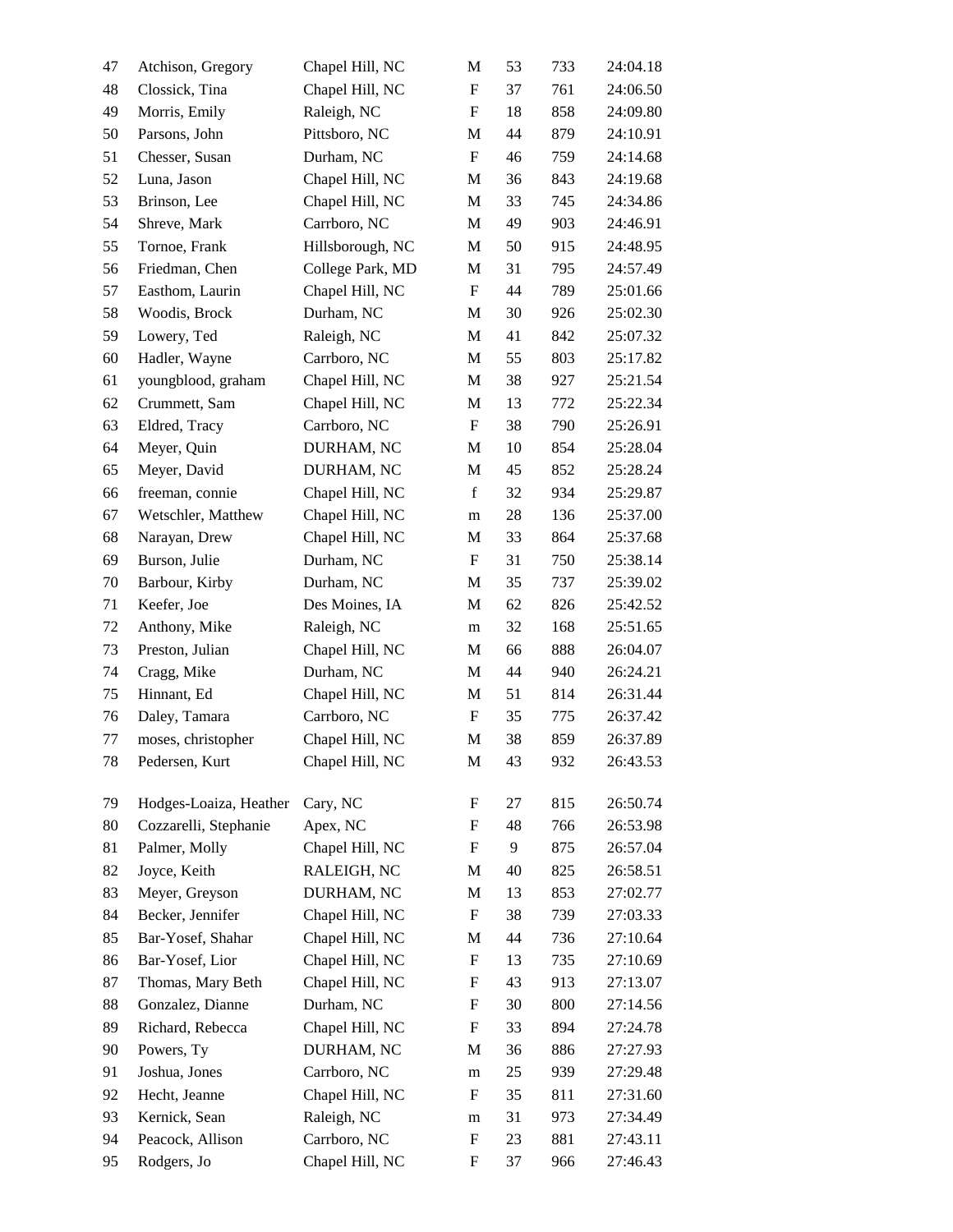| 96  | Mundy, William     | Chapel Hill, NC | M                         | 51     | 861          | 27:48.74 |
|-----|--------------------|-----------------|---------------------------|--------|--------------|----------|
| 97  | McCandless, Eric   | Stokesdale, NC  | M                         | 30     | 851          | 27:53.36 |
| 98  | couchman, grace    | DURHAM, NC      | ${\bf F}$                 | 49     | 763          | 27:55.90 |
| 99  | Burroughs, Brandi  | Chapel Hill, NC | $\mathbf f$               | 24     | 972          | 28:06.95 |
| 100 | Crowell, Jessica   | Charlotte, NC   | $\boldsymbol{\mathrm{F}}$ | 24     | 768          | 28:12.11 |
| 101 | Lee, Kristy        | Carrboro, NC    | $\boldsymbol{\mathrm{F}}$ | 31     | 839          | 28:13.41 |
| 102 | Rogers, Kim        | Carrboro, NC    | F                         | 37     | 895          | 28:13.72 |
| 103 | Stephenson, Ann    | Carrboro, NC    | $\boldsymbol{\mathrm{F}}$ | 36     | 908          | 28:23.29 |
| 104 | Massey, Morgan     | Carrboro, NC    | $\mathbf F$               | 23     | 850          | 28:24.94 |
| 105 | Kelley, Devin      | Carrboro, NC    | M                         | 23     | 827          | 28:25.25 |
| 106 | Phillips, Andrew   | Durham, NC      | M                         | 30     | 884          | 28:26.02 |
| 107 | Hughes, Michael    | Carrboro, NC    | M                         | 53     | 819          | 28:32.39 |
| 108 | Bell, David        | Durham, NC      | $\mathbf M$               | 29     | 742          | 28:32.77 |
| 109 | Engle, Bryan       | Chapel Hill, NC | M                         | 36     | 792          | 28:34.14 |
| 110 | Teer, Amanda       | Chapel Hill, NC | $\boldsymbol{\mathrm{F}}$ | 26     | 912          | 28:35.64 |
| 111 | Wollish, Amy       | Carrboro, NC    | F                         | 25     | 925          | 28:38.12 |
| 112 | Morecraft, Andy    | Chapel Hill, NC | m                         | 47     | 949          | 28:43.38 |
| 113 | Lawrence, Susan    | Chapel Hill, NC | $\boldsymbol{\mathrm{F}}$ | 47     | 836          | 28:45.80 |
| 114 | Mirodipini, Carlos | Hubert, NC      | M                         | 48     | 855          | 29:00.09 |
| 115 | Crummett, Bobbi    | Chapel Hill, NC | $\boldsymbol{\mathrm{F}}$ | 48     | 771          | 29:03.04 |
| 116 | DuBray, Emily      | Chapel Hill, NC | F                         | 38     | 787          | 29:18.45 |
| 117 | Harris, Suzanne    | DURHAM, NC      | F                         | 34     | 808          | 29:30.14 |
| 118 | Cannon, Joshua     | Chapel Hill, NC | M                         | $\tau$ | 753          | 29:43.44 |
| 119 | DelliGatti, Sarah  | Durham, NC      | $\mathbf F$               | 26     | 780          | 29:50.35 |
| 120 | Hede, Karyn        | Chapel Hill, NC | F                         | 44     | 812          | 29:51.03 |
| 121 | Paterni, Joshua    | Carrboro, NC    | M                         | 30     | 880          | 29:53.27 |
| 122 | Anderson, DeWana   | Carrboro, NC    | $\boldsymbol{\mathrm{F}}$ | 42     | 730          | 30:00.98 |
| 123 | Preston, Gloria    | Chapel Hill, NC | $\boldsymbol{\mathrm{F}}$ | 62     | 887          | 30:14.08 |
| 124 | walters, Henry     | Chapel Hill, NC | M                         | 58     | 920          | 30:14.87 |
| 125 | Easthom, Emily     | Chapel Hill, NC | $\boldsymbol{\mathrm{F}}$ | 9      | 788          | 30:17.88 |
| 126 | Brozowski, Emily   | Durham, NC      | $\mathbf F$               | 16     | 748          | 30:22.77 |
| 127 | Casey, Mackenzie   | Durham, NC      | F                         | 32     | 757          | 30:23.39 |
| 128 | Denniston, Jack    | Chapel Hill, NC | M                         | 59     | 782          | 30:23.50 |
| 129 | Baluss, Jessica    | Raleigh, NC     | $\mathbf F$               | 31     | 734          | 30:29.69 |
| 130 | Romanelli, Nicole  | RALEIGH, NC     | F                         | 27     | 896          | 30:31.87 |
| 131 | DeSantis, Sara     | RALEIGH, NC     | M                         | 28     | 783          | 30:32.98 |
| 132 | Clayton, Virginia  | Carrboro, NC    | $\boldsymbol{F}$          | 24     | 760          | 30:34.04 |
| 133 | werner, stephanie  | Chapel Hill, NC | F                         | 29     | 922          | 30:36.51 |
| 134 | Kendall, Tyler     | DURHAM, NC      | m                         | 8      | 995          | 30:38.96 |
| 135 | Kendall, Dylan     | DURHAM, NC      | m                         | 9      | 996          | 30:40.72 |
| 136 | Kendall, Stephan   | DURHAM, NC      | m                         | 41     | 997          | 30:41.43 |
| 137 | Felix, Mary        | Chapel Hill, NC | $\mathbf f$               | 28     | 147          | 30:51.57 |
| 138 | Cuper, P           | Durham, NC      | $\boldsymbol{\mathrm{F}}$ | 37     | 773          | 30:52.21 |
| 139 | Howes, Cathy       | Chapel Hill, NC | $\boldsymbol{F}$          | 47     | 818          | 30:55.00 |
| 140 | Bell, Gerald       | Chapel Hill, NC | M                         | 71     | 931          | 30:58.03 |
| 141 | Bergenty, Kristin  | Chapel Hill, NC | $\mathbf f$               | 28     | 974          | 31:00.99 |
| 142 | Cano Diaz, Juan    | Chapel Hill, NC | M                         | 19     | 754          | 31:03.69 |
| 143 | Acipayamli, Guney  | Carrboro, NC    | $\boldsymbol{\mathrm{F}}$ | 29     | $\mathbf{1}$ | 31:05.57 |
| 144 | Malone, Corrie     | CARY, NC        | $\boldsymbol{F}$          | 15     | 845          | 31:10.97 |
| 145 | Teachout, Mary     | Norwich, VT     | $\mathbf F$               | 63     | 911          | 31:12.90 |
|     |                    |                 |                           |        |              |          |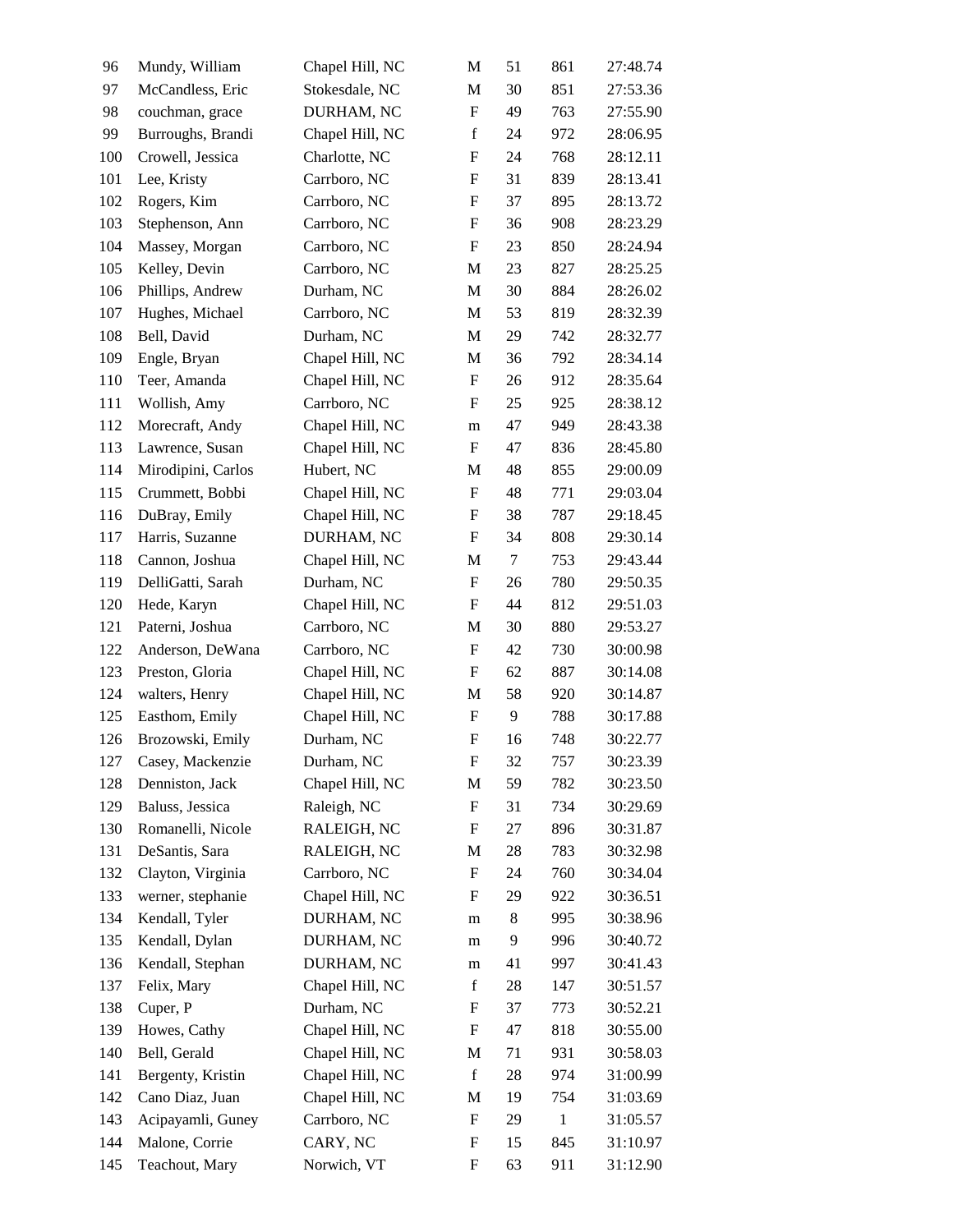| 146 | Kulick, Jason                     | Carrboro, NC      | М                         | 34      | 833 | 31:18.09 |
|-----|-----------------------------------|-------------------|---------------------------|---------|-----|----------|
| 147 | Capps, Sarah                      | Gardner, NC       | ${\bf F}$                 | 30      | 755 | 31:20.58 |
| 148 | ANDERSON, MARIA                   | Holly Springs, NC | ${\bf F}$                 | 37      | 731 | 31:20.60 |
| 149 | Aljure, Gontran                   | Chapel Hill, NC   | M                         | 27      | 134 | 31:24.62 |
| 150 | Humphries, Elizabeth              | Roxboro, NC       | ${\bf F}$                 | 46      | 821 | 31:39.65 |
| 151 | Raveh, Noam                       | Chapel Hill, NC   | F                         | 13      | 891 | 31:41.66 |
| 152 | Conrad, Julia                     | Washington, DC    | $\mathbf f$               | 26      | 145 | 31:43.65 |
| 153 | Richardson, Elisabeth             | Carrboro, NC      | $\mathbf f$               | 31      | 991 | 31:44.33 |
| 154 | Kent, Steven                      | Carrboro, NC      | m                         | 30      | 992 | 31:44.54 |
| 155 | Sugden, Mary                      | Pittsboro, NC     | F                         | 47      | 909 | 31:51.20 |
| 156 | Walton, Joseph                    | Durham, NC        | m                         | $\,8\,$ | 155 | 31:52.01 |
| 157 | O'Loughlin, Kathleen              | Chapel Hill, NC   | F                         | 49      | 870 | 31:52.74 |
| 158 | Noe, Michelle                     | Holly Springs, NC | ${\bf F}$                 | 34      | 868 | 31:52.86 |
| 159 | Hoover, Chris                     | Chapel Hill, NC   | M                         | 37      | 945 | 32:09.96 |
| 160 | Hoover, Mia                       | Chapel Hill, NC   | $\boldsymbol{\mathrm{F}}$ | $\,8\,$ | 946 | 32:11.02 |
| 161 | Marlatt, Hue                      | Chapel Hill, NC   | F                         | 43      | 849 | 32:18.90 |
| 162 | Carbonell, Frine                  | Chapel Hill, NC   | F                         | 43      | 756 | 32:26.39 |
| 163 | Crowell, Peter                    | Durham, NC        | M                         | 44      | 770 | 32:32.94 |
| 164 | Crowell, Nancy                    | Durham, NC        | F                         | 51      | 769 | 32:34.29 |
| 165 | Larson, Kristina                  | Cary, NC          | $\boldsymbol{\mathrm{F}}$ | 29      | 835 | 32:36.80 |
| 166 | Macdonald, Lorna                  | Chapel Hill, NC   | F                         | 40      | 844 | 32:41.11 |
| 167 | Malone, Morgan                    | CARY, NC          | F                         | 15      | 847 | 32:44.55 |
| 168 | Trena, Sarah                      | DURHAM, NC        | $\mathbf f$               | $27\,$  | 169 | 32:53.40 |
| 169 | Croucher, Lisa                    | Carrboro, NC      | F                         | 41      | 958 | 32:53.60 |
| 170 | plonk, kelly                      | Chapel Hill, NC   | $\boldsymbol{\mathrm{F}}$ | 44      | 885 | 33:01.56 |
| 171 | Kopczynski, Jenny                 | Chapel Hill, NC   | F                         | 47      | 831 | 33:02.30 |
| 172 | DeMauro, Lori                     | Mebane, NC        | F                         | 35      | 781 | 33:03.73 |
| 173 | Emerson, J                        | Chapel Hill, NC   | M                         | 30      | 791 | 33:07.21 |
| 174 | Sherman, J                        | Chapel Hill, NC   | $\boldsymbol{F}$          | 24      | 902 | 33:07.40 |
| 175 | Panis, Julie                      | Carrboro, NC      | $\boldsymbol{F}$          | 44      | 876 | 33:28.90 |
| 176 | Bruning, Kristin                  | Chapel Hill, NC   | $\mathbf f$               | 42      | 989 | 33:42.18 |
| 177 | Epling, Carol                     | Chapel Hill, NC   | $\mathbf f$               | 46      | 978 | 33:42.52 |
| 178 | Starnes, Sherry                   | Chapel Hill, NC   | $\mathbf f$               | 42      | 990 | 33:42.62 |
| 179 | Allen, William                    | Chapel Hill, NC   | M                         | 13      | 729 | 33:43.37 |
| 180 | Beecroft, Darcie                  | Durham, NC        | ${\bf F}$                 | 24      | 741 | 33:47.74 |
| 181 | warman, chantel                   | Durham, NC        | F                         | 42      | 921 | 33:50.52 |
|     |                                   |                   |                           |         |     |          |
| 182 | WITTKOWSKY, STEPH Chapel Hill, NC |                   | M                         | 71      | 924 | 33:52.62 |
| 183 | Britt, Ciara                      | Durham, NC        | $\boldsymbol{\mathrm{F}}$ | 24      | 746 | 33:54.17 |
| 184 | Padilla, Ricardo                  | DURHAM, NC        | M                         | 38      | 874 | 33:55.16 |
| 185 | OBryan, Elizabeth                 | Chapel Hill, NC   | $\boldsymbol{\mathrm{F}}$ | 24      | 871 | 34:03.04 |
| 186 | Vizuete, Natalie                  | Chapel Hill, NC   | F                         | 33      | 919 | 34:16.59 |
| 187 | Walton, Barbara                   | Durham, NC        | $\mathbf f$               | 44      | 154 | 34:27.11 |
| 188 | Tantum, Stacy                     | Durham, NC        | F                         | 36      | 910 | 34:42.62 |
| 189 | Raveh, Daniella                   | Chapel Hill, NC   | F                         | 41      | 889 | 34:54.99 |
| 190 | Mendes, Karen                     | Unknown, NA       | F                         | 40      | 952 | 35:04.70 |
| 191 | Dodson, Donna                     | Chapel Hill, NC   | F                         | 40      | 786 | 35:26.17 |
| 192 | Corr, Suzanne                     | Durham, NC        | F                         | 45      | 762 | 35:33.67 |
|     |                                   |                   |                           |         |     |          |
| 193 | Munson, Kathy Munson              | Chapel Hill, NC   | M                         | 60      | 862 | 35:40.43 |